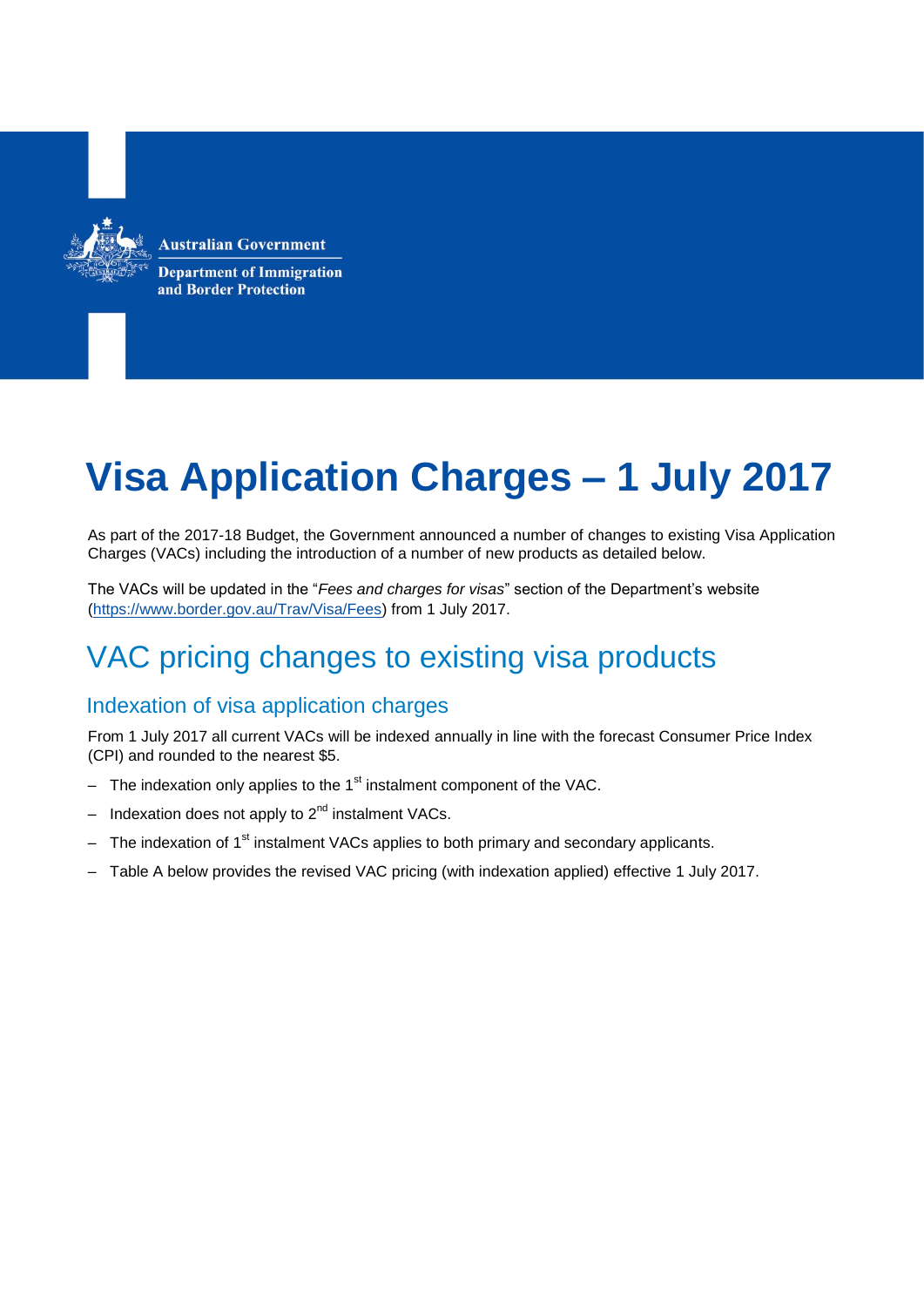|              |            |                                                                                                | <b>Current VAC Price</b> |                            |                  | <b>New VAC Price</b> |                            |                  |
|--------------|------------|------------------------------------------------------------------------------------------------|--------------------------|----------------------------|------------------|----------------------|----------------------------|------------------|
| <b>Group</b> |            | Subclass Subclass Name                                                                         | Primary                  | <b>Adult</b>               | Child            | Primary              | <b>Adult</b>               | <b>Child</b>     |
|              |            |                                                                                                | Applicant                | <b>Dependent Dependent</b> |                  | <b>Applicant</b>     | <b>Dependent Dependent</b> |                  |
| š            | 405        | Investor Retirement                                                                            | \$325                    | \$165                      | \$80             | \$330                | \$170                      | \$80             |
|              | 600        | Visitor - ADS, Business, Sponsored                                                             | \$135                    | N/A                        | N/A              | \$140                | N/A                        | N/A              |
|              | 600        | Visitor - Frequent Traveller                                                                   | \$1,000                  | N/A                        | N/A              | \$1,020              | N/A                        | N/A              |
|              | 600        | Visitor - Tourist Inside Australia                                                             | \$340                    | N/A                        | N/A              | \$345                | N/A                        | N/A              |
|              | 600        | Visitor - Tourist Fast Track Fee                                                               | \$1,000                  | N/A                        | N/A              | \$1,020              | N/A                        | N/A              |
|              | 600        | Visitor - Business Visitor Fast Track Fee                                                      | \$1,000                  | N/A                        | N/A              | \$1,020              | N/A                        | N/A              |
| Study        | 602        | Medical Treatment                                                                              | \$280                    | \$140                      | \$70             | \$285                | \$145                      | \$70             |
|              | 407        | <b>Training Visa</b>                                                                           | \$275                    | \$275                      | \$70             | \$280                | \$280                      | \$70             |
|              | 485        | Temporary Graduate-Graduate Work                                                               | \$1,470                  | \$735                      | \$370            | \$1,500              | \$750                      | \$375            |
|              | 485        | Temporary Graduate-Post-Study Work                                                             | \$1,470                  | \$735                      | \$370            | \$1,500              | \$750                      | \$375            |
|              | 500        | Student Visa                                                                                   | \$550                    | \$410                      | \$135            | \$560                | \$420                      | \$140            |
|              | 500        | Student Visa - Postgraduate Research Sector                                                    | \$550                    | N/A                        | N/A              | \$560                | N/A                        | N/A              |
|              | 590        | Student Guardian Visa                                                                          | \$550                    | N/A                        | N/A              | \$560                | N/A                        | N/A              |
|              | 124        | Distinguished Talent                                                                           | \$3,655                  | \$1,830                    | \$915            | \$3,730              | \$1,865                    | \$935            |
|              | 132<br>186 | <b>Business Talent</b><br>Employer Nomination Scheme                                           | \$6,990<br>\$3,600       | \$3,495<br>\$1,800         | \$1,745<br>\$900 | \$7,130<br>\$3,670   | \$3,565<br>\$1,835         | \$1,780<br>\$920 |
|              | 187        | Regional Sponsored Migration Scheme                                                            | \$3,600                  | \$1,800                    | \$900            | \$3,670              | \$1,835                    | \$920            |
|              | 188        | Business Innovation                                                                            | \$4,780                  | \$2,390                    | \$1,195          | \$4,875              | \$2,440                    | \$1,220          |
|              | 188        | Business Innovation - Business Innovation Ex                                                   | \$575                    | \$290                      | \$145            | \$585                | \$295                      | \$150            |
|              | 188        | Business Innovation - Entrepreneur                                                             | \$3,600                  | \$1,800                    | \$900            | \$3,670              | \$1,835                    | \$920            |
|              | 188        | Business Innovation - Investor                                                                 | \$4,780                  | \$2,390                    | \$1,195          | \$4,875              | \$2,440                    | \$1,220          |
|              | 188        | Business Innovation - Premium Investor                                                         | \$8,410                  | \$4,205                    | \$2,105          | \$8,580              | \$4,290                    | \$2,145          |
|              | 188        | Business Innovation - Significant Invest Ex                                                    | \$575                    | \$290                      | \$145            | \$585                | \$295                      | \$150            |
|              | 188        | Business Innovation - Significant Investor                                                     | \$7,010                  | \$3,505                    | \$1,755          | \$7,150              | \$3,575                    | \$1,790          |
|              | 188        | Business Innovation and Investment (Provisional)                                               | \$4,780                  | \$2,390                    | \$1,195          | \$4,875              | \$2,440                    | \$1,220          |
|              | 189        | Skilled - Independent                                                                          | \$3,600                  | \$1,800                    | \$900            | \$3,670              | \$1,835                    | \$920            |
|              | 190        | Skilled - Nominated                                                                            | \$3,600                  | \$1,800                    | \$900            | \$3,670              | \$1,835                    | \$920            |
|              | 400        | Temporary Work (Short Stay Specialist)                                                         | \$275                    | \$275                      | \$70             | \$280                | \$280                      | \$70             |
|              | 403        | Temporary Work - Domestic Worker                                                               | \$275                    | N/A                        | N/A              | \$280                | N/A                        | N/A              |
|              | 403        | Temporary Work - Foreign Government                                                            | \$275                    | \$275                      | \$70             | \$280                | \$280                      | \$70             |
|              | 403        | Temporary Work - Government Agreement                                                          | \$275                    | \$275                      | \$70             | \$280                | \$280                      | \$70             |
| Work         | 403        | Temporary Work - Seasonal Worker                                                               | \$275                    | N/A                        | N/A              | \$280                | N/A                        | N/A              |
|              | 408<br>408 | Temporary Activity V isa - All Streams                                                         | \$275<br>\$70            | \$275<br>\$70              | \$70<br>\$20     | \$280<br>\$70        | \$280<br>\$70              | \$70             |
|              | 457        | Temporary Activity V isa - Partial All Streams<br>Temporary Work (Skilled) - Closes March 2018 | \$1,060                  | \$1,060                    | \$265            | \$1,080              | \$1,080                    | \$20<br>\$270    |
|              | 476        | Skilled - Graduate                                                                             | \$360                    | \$180                      | \$90             | \$365                | \$185                      | \$90             |
|              | 489        | Skilled - Regional (Provisional)                                                               | \$3,600                  | \$1,800                    | \$900            | \$3,670              | \$1,835                    | \$920            |
|              | 489        | Skilled - Regional (Provisional) holds                                                         | \$320                    | \$160                      | \$80             | \$325                | \$165                      | \$80             |
|              | 858        | Distinguished Talent                                                                           | \$3,655                  | \$1,830                    | \$915            | \$3,730              | \$1,865                    | \$935            |
|              | 887        | Skilled - Regional Qual                                                                        | \$370                    | \$185                      | \$95             | \$375                | \$190                      | \$95             |
|              | 887        | Skilled - Regional Other                                                                       | \$3,520                  | \$1,760                    | \$880            | \$3,590              | \$1,795                    | \$900            |
|              | 888        | Business Innovation - All Streams                                                              | \$2,305                  | \$1,155                    | \$575            | \$2,350              | \$1,180                    | \$585            |
|              | 890        | <b>Business Owner</b>                                                                          | \$2,180                  | \$1,090                    | \$545            | \$2,225              | \$1,110                    | \$555            |
|              | 890        | Business Owner holds Class UX                                                                  | \$325                    | \$165                      | \$80             | \$330                | \$170                      | \$80             |
|              | 891        | Investor                                                                                       | \$2,180                  | \$1,090                    | \$545            | \$2,225              | \$1,110                    | \$555            |
|              | 891        | Investor Class UX                                                                              | \$325                    | \$165                      | \$80             | \$330                | \$170                      | \$80             |
|              | 892        | State/Territory Sponsored Business Owner                                                       | \$2,180                  | \$1,090                    | \$545            | \$2,225              | \$1,110                    | \$555            |
|              | 892        | State/Territory Sponsored Business Owner UX                                                    | \$325                    | \$165                      | \$80             | \$330                | \$170                      | \$80             |
|              | 893        | State/Territory Sponsored Business Investor                                                    | \$2,180                  | \$1,090                    | \$545            | \$2,225              | \$1,110                    | \$555            |
|              | 893        | State/Territory Sponsored Business Investor UX                                                 | \$325                    | \$165                      | \$80             | \$330                | \$170                      | \$80             |
|              | 100<br>101 | Partner                                                                                        | \$6,865<br>\$2.370       | \$3,435                    | \$1,720          | \$7,000              | \$3,505                    | \$1,755          |
|              | 102        | Child                                                                                          |                          | \$1,185                    | \$595            | \$2,415              | \$1,210                    | \$605            |
|              | 103        | Adoption<br>Parent                                                                             | \$2,370<br>\$3,870       | \$1,185<br>\$1.935         | \$595<br>\$970   | \$2,415<br>\$3,945   | \$1,210<br>\$1,975         | \$605<br>\$990   |
|              | 114        | Aged Dependent Relative                                                                        | \$3,870                  | \$1,935                    | \$970            | \$3,945              | \$1,975                    | \$990            |
|              | 115        | Remaining Relative                                                                             | \$3,870                  | \$1,935                    | \$970            | \$3,945              | \$1,975                    | \$990            |
|              | 116        | Carer                                                                                          | \$1,595                  | \$800                      | \$400            | \$1,625              | \$815                      | \$410            |
|              | 117        | Orphan Relative                                                                                | \$1,450                  | \$725                      | \$365            | \$1,480              | \$740                      | \$370            |
|              | 143        | Contributory Parent (Migrant)                                                                  | \$3,695                  | \$1,245                    | \$625            | \$3,770              | \$1,270                    | \$640            |
| Live         | 143        | Contributory Parent (Migrant) - Subs 600, holds 173, held 173 28d                              | \$325                    | \$165                      | \$80             | \$330                | \$170                      | \$80             |
|              | 143        | Contributory Parent (Migrant) - held 173 Comp                                                  | \$2,370                  | \$1,185                    | \$595            | \$2,415              | \$1,210                    | \$605            |
|              | 151        | Former Resident                                                                                | \$3,520                  | \$1,760                    | \$880            | \$3,590              | \$1,795                    | \$900            |
|              | 155        | Five Year Resident Return                                                                      | \$360                    | N/A                        | N/A              | \$365                | N/A                        | N/A              |
|              | 157        | Three Month Resident Return                                                                    | \$360                    | N/A                        | N/A              | \$365                | N/A                        | N/A              |
|              | 173        | Contributory Parent (Temporary)                                                                | \$2,490                  | \$1,245                    | \$625            | \$2,540              | \$1,270                    | \$640            |
|              | 300<br>445 | Prospective Marriage                                                                           | \$6,865                  | \$3,435                    | \$1,720          | \$7,000              | \$3,505                    | \$1,755          |
|              | 461        | Dependent Child                                                                                | \$2,370                  | \$1,185                    | \$595<br>\$80    | \$2,415<br>\$330     | \$1,210                    | \$605<br>\$80    |
|              | 801        | New Zealand Citizen Family Relationship (Temporary)                                            | \$325                    | \$165<br>\$3,435           | \$1,720          | \$7,000              | \$170<br>\$3,505           | \$1,755          |
|              | 801        | Partner<br>Partner - Transitional visa holder                                                  | \$6,865<br>\$410         | \$205                      | \$105            | \$420                | \$210                      | \$105            |
|              | 801        | Partner                                                                                        | \$1,450                  | \$725                      | \$365            | \$1,480              | \$740                      | \$370            |
|              | 801        | Partner - Prospective Marriage                                                                 | \$1,145                  | \$575                      | \$285            | \$1,170              | \$585                      | \$290            |
|              | 802        | Child                                                                                          | \$2,370                  | \$1,185                    | \$595            | \$2,415              | \$1,210                    | \$605            |
|              | 804        | Aged Parent                                                                                    | \$3,870                  | \$1,935                    | \$970            | \$3,945              | \$1,975                    | \$990            |
|              | 835        | Remaining Relative                                                                             | \$3,870                  | \$1,935                    | \$970            | \$3,945              | \$1,975                    | \$990            |
|              | 836        | Carer                                                                                          | \$1,595                  | \$800                      | \$400            | \$1,625              | \$815                      | \$410            |
|              | 837        | Orphan Relative                                                                                | \$1,450                  | \$725                      | \$365            | \$1,480              | \$740                      | \$370            |
|              | 838        | Aged Dependent Relative                                                                        | \$3,870                  | \$1,935                    | \$970            | \$3,945              | \$1,975                    | \$990            |
|              | 884        | Contributory Aged-Parent (Residence)                                                           | \$3,695                  | \$1,845                    | \$925            | \$3,770              | \$1,880                    | \$945            |
|              | 864        | Contributory Aged-Parent (Residence) - holds884, subs 600, 28d 884                             | \$325                    | \$165                      | \$80             | \$330                | \$170                      | \$80             |
|              | 20         | <b>Bridging B</b>                                                                              | \$140                    | N/A                        | N/A              | \$145                | N/A                        | N/A              |
|              | 159        | Provisional Resident Return                                                                    | \$185                    | \$95                       | \$45             | \$190                | \$95                       | \$45             |
| Other        | 785        | Temporary Protection                                                                           | \$35                     | N/A                        | N/A              | \$35                 | N/A                        | N/A              |
|              | 790        | Safe Haven Enterprise Visa                                                                     | \$35                     | N/A                        | N/A              | \$35                 | N/A                        | N/A              |
|              | 808<br>866 | Confirmatory (Residence)<br>Protection                                                         | \$275<br>\$35            | \$140<br>N/A               | \$70<br>N/A      | \$280<br>\$35        | \$145<br>N/A               | \$70<br>N/A      |
|              |            |                                                                                                |                          |                            |                  |                      |                            |                  |

#### Table A - Visa Subclasses - Indexed

Note: N/A - Refers to both Nil and Not applicable items.